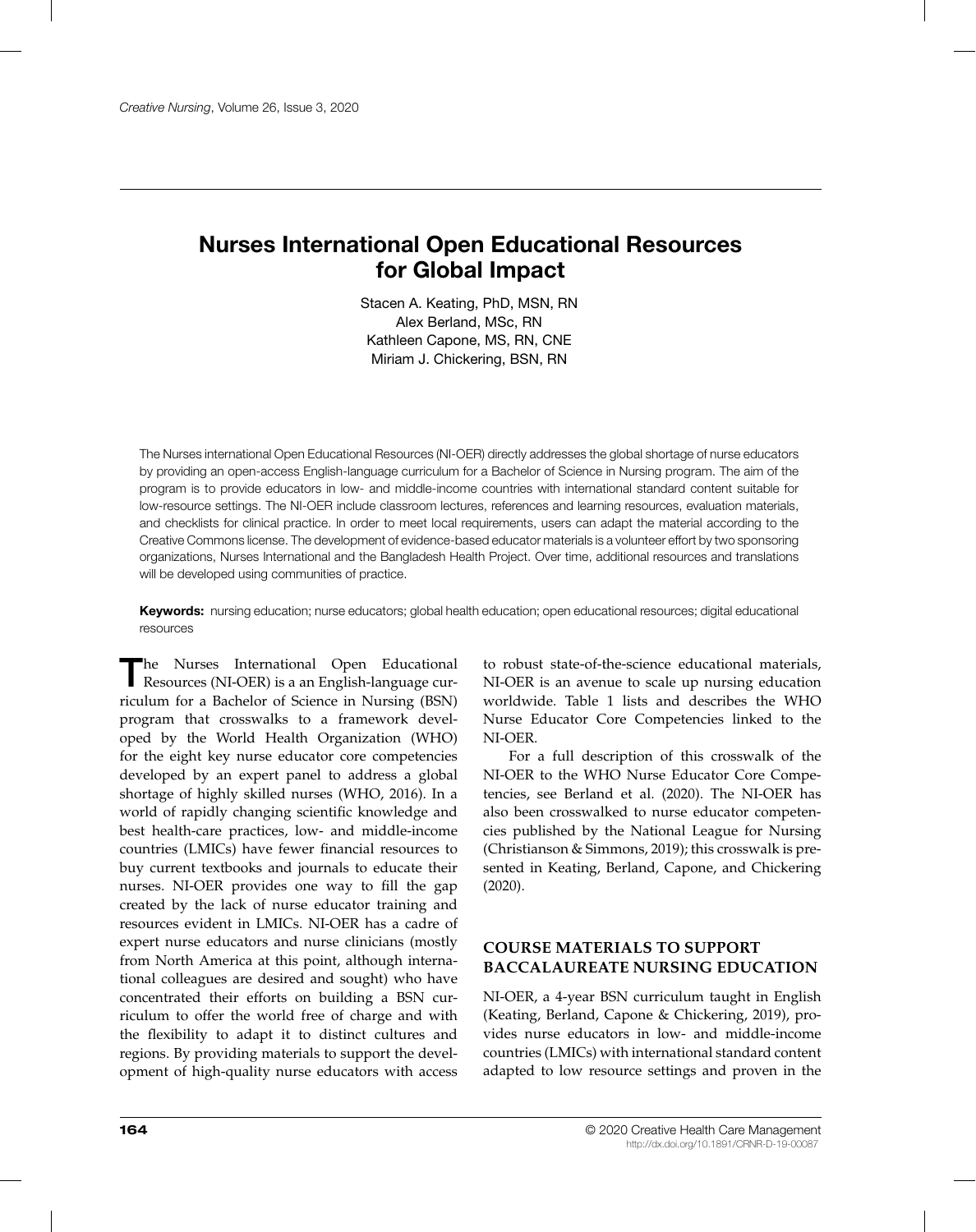| Competency        | Description                                                                                                                                                                                |
|-------------------|--------------------------------------------------------------------------------------------------------------------------------------------------------------------------------------------|
| Core Competency 1 | Nurse educators possess a sound understanding of contemporary educational theories, principles<br>and models underlying the design of curricula and the value of adult learning.           |
| Core Competency 2 | Nurse educators demonstrate the skills and abilities to design, implement, monitor and manage<br>curricula based on sound, contemporary educational models, principles, and best evidence. |
| Core Competency 3 | Nurse educators maintain current knowledge and skills in theory and practice, based on the best<br>available evidence.                                                                     |
| Core Competency 4 | Nurse educators develop their critical inquiry and the ability to conduct research and utilize find-<br>ings to identify and solve educational and practice-based problems.                |
| Core Competency 5 | Nurse educators demonstrate effective communication skills that promote collaborative team-<br>work and enhance partnership among health profession educational and clinical practice.     |
| Core Competency 6 | Nurse educators demonstrate professionalism including legal, ethical, and professional values as<br>a basis for developing nursing education policies, procedures, and decision-making.    |
| Core Competency 7 | Nurse educators utilize a variety of strategies to monitor and evaluate nursing programs, the<br>curricula and mastery of student learning.                                                |
| Core Competency 8 | Nurse educators demonstrate the skills of system management and leadership to create, main-<br>tain, and develop desired nursing programs and shape the future of education institutions.  |

**TABLE 1. WHO Nurse Educator Core Competencies Linked to the NI-OER**

field (Berland, 2014). NI-OER is a complete curriculum including classroom lectures, teacher references, student learning resources, evaluation materials such as assignments and exams, checklists for clinical practice, and administrative policies. Recognizing that secondary education in many LMICs is not robust, the NI-OER courses follow a "spiral learning" approach (Dyson, 2018) to support the attainment of core nursing concepts. This approach involves introducing and discussing topics more than once during the course of the program. Each time a student encounters the topic, a more in-depth understanding of the material can be attained. All are invited to register on the Nurses International website (https://nursesinternational.org) to download state-of-the-science course materials in the core BSN content areas free of charge.

### **ADDRESSING INCREASED NEED FOR SKILLED NURSES**

Globally, nurses are in extremely high demand. This has become acutely evident due to the current pandemic and the global destruction that the SARS-CoV-2 virus and COVID19 illness has exacted on nations around the world (Araujo & Garcia-Meza, 2020; United Nations News, 2020). Without adequately trained nurses in the health-care workforce (and skilled educators to train those nurses), a pandemic like COVID19 takes a huge toll not only on the health and quality of life of our global citizens, but especially those most vulnerable and at the margins of society.

Moreover, beyond the sheer numbers of nurses needed, the role of nurses is evolving, meaning that educators must prepare graduates with competencies and leadership skills for their future workplaces (Dohrn et al., 2018; Institute of Medicine [IOM], 2010). Unfortunately, nurse education in LMICs is often hampered by inadequate instructional capacity (Berland, 2014). Capable nurse educators are in short supply, and many posts are filled by novices with limited experience as teachers. Many educators in LMICs struggle with heavy workloads, insufficient or outdated teaching resources, and weak supervisory support (Middleton et al., 2014). At the same time, new health challenges, increasing public expectations, and advances in nursing science are creating opportunities for nurses to have a greater impact on population health (Crisp, 2018).

### **INNOVATIVE SUPPORT FOR SUSTAINABLE DEVELOPMENT**

Two things about NI-OER are innovative: the product and the producers.

## **An Innovative Product**

on the economies of all persons around the world, This can only be done by supporting nurse educators The aim of the NI-OER is to promote a strong nursing workforce through quality education and training.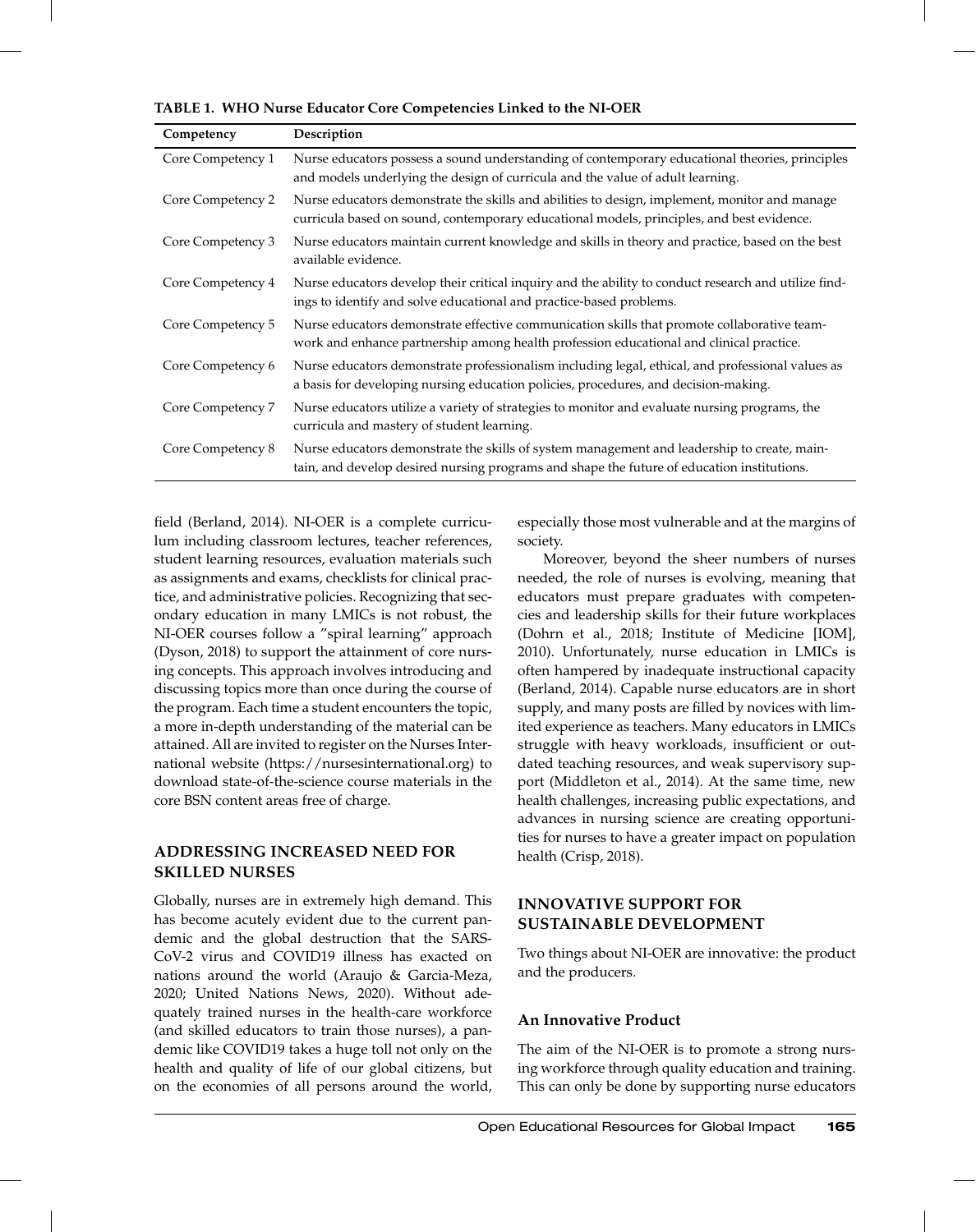in higher education institutes as they prepare nurses for modern practice. Acknowledging the immense amount of material already freely available online, it is important to note that this may be an excess of riches: for novices especially, the potential can be overwhelming. And, not all freely available resources are of sound quality; there are a number of dubious sources evident in the literature. Without proper guidance and training, novice nurse educators may use materials of questionable validity. The NI-OER approach is to provide a basic, integrated framework, to which materials can be added as educators become more familiar with their topic and with students' learning needs. In addition, Nurses International is in the final stages of completing a novice nurse educator guidebook to help with educator development in the field.

The NI-OER nurse educator resources are freely accessible teaching materials that can be adapted under the conditions of the Creative Commons licensing system. Adaptation by novice nurse educators is important and welcome by Nurses International. In fact, NI is interested in any and all feedback from their users about how the materials were customized to meet the needs of the local nursing program. Recognizing that Internet connectivity may be a problem in some LMICs, the long-term plan is to develop other modes of digital sharing. But because the materials are freely downloadable, when connectivity is available, educators can access the materials and save to their own devices or thumb drives to be used when needed. The materials are meant to be used asynchronously within nursing programs around the globe.

## **An Innovative Group Process**

The group producing this OER is itself an innovation, because it is a dispersed, self-organizing network that relies mostly on volunteer effort using modern digital tools to build community. Our process is crowdsourc-

*Nurses International Open Educational Resources has a cadre of expert nurse educators and nurse clinicians who have concentrated their efforts on building a BSN curriculum to offer the world free of charge and with the flexibility to adapt it to distinct cultures and regions.*

ing of nursing expertise and generosity at its most extreme. The core team comes from two organizations. Since 2004, Canadian volunteers from the Bangladesh Health Project working at the International University of Business Agriculture and Technology in Bangladesh have developed a BSN curriculum approved by the Bangladesh Nursing Council. This curriculum meets the requirements of the India Nursing Council and is also comparable to BSN programs offered at American universities (Ewing, 2013). The second organization is U.S.-based Nurses International (NI), a nonprofit organization whose mission is to provide high-quality, evidence-based resources to support nurses as change agents in their communities. NI draws upon the volunteer efforts of a large network of educators, administrators, and advanced practice clinicians. The two organizations communicate regularly through webbased applications, and used the Zoom video conferencing platform long before most people had ever heard of this product. More uniquely, NI has brought volunteers together in intensive course design sessions where individuals work remotely at the same time, collaborating through the Zoom online video link. The volunteers work individually on specific course components but collaboratively to develop learning outcomes and to select assessment methods and learning activities. In this supportive atmosphere, experienced course coordinators can coach volunteers about enduser needs while also ensuring consistency within and across courses.

#### **ACCOMPLISHMENTS OF THE NI-OER**

Together, the Bangladesh Health Project and Nurses International have pooled resources to develop the NI-OER. The focus in the initial phase has been on developing the clinical courses. Building on the courses developed and tested in Bangladesh, we have now completed the first clinical courses, namely basic nursing skills, physical assessment, medical–surgical nursing, community/public health nursing, and nursing leadership and management. Work is underway on two more clinical courses, in mental health nursing and midwifery/obstetric nursing. Currently, materials have been downloaded from Nurses International's website by students and educators in over 95 countries.

In addition to core BSN curriculum development, Nurses International is also poised to activate its volunteer organization to develop relevant materials on an as-needed-basis. For example, a stateof-the-science COVID19 course was recently developed to address the current need of nurses and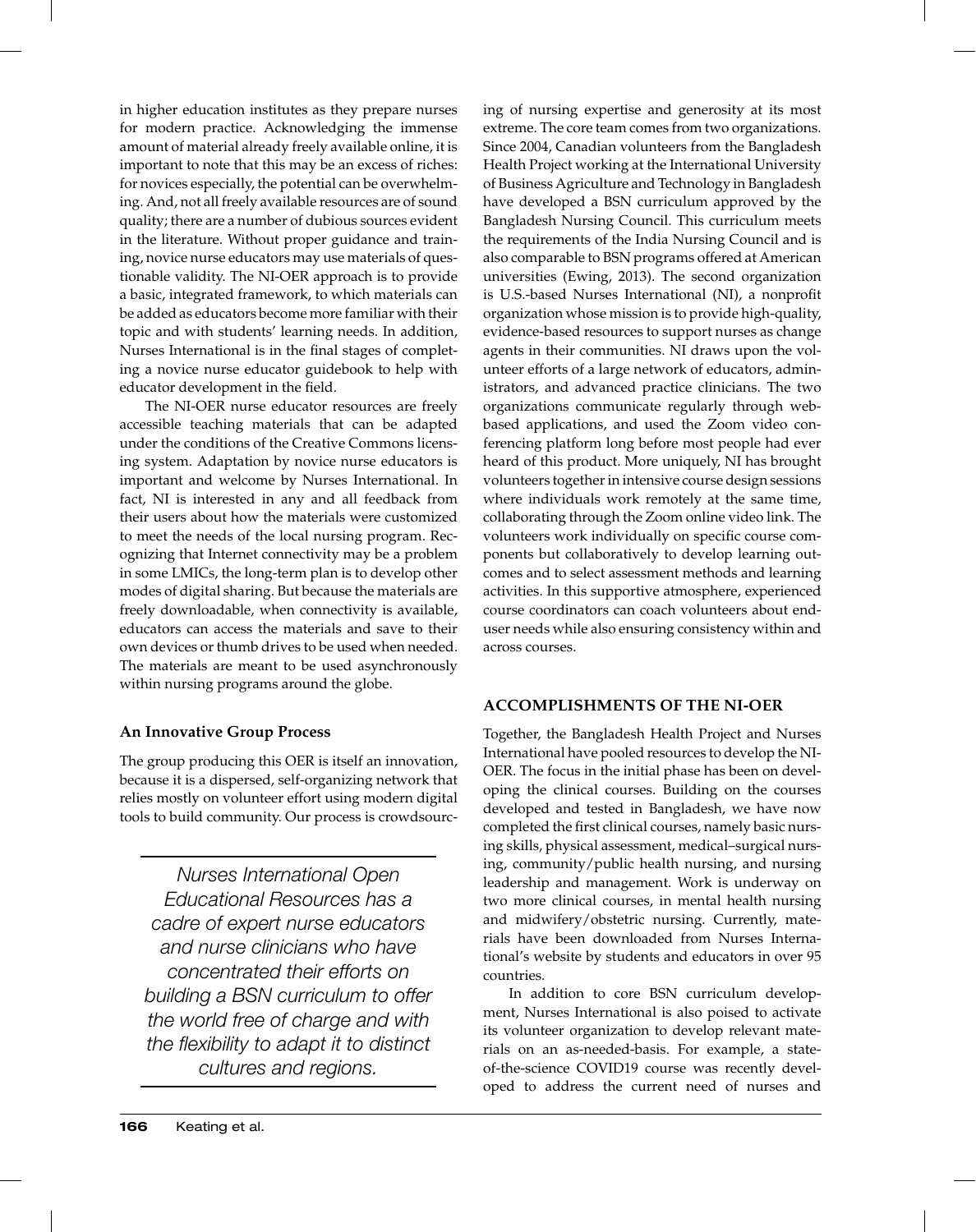*Because initiation to critical thinking and professional values are universal challenges, volunteers working on the OER have developed case studies and other exercises that can be adapted for local practice and cultural norms.*

other front-line health-care workers to understand the assessment, triage, and treatment of COVID19 illness. NI-OER has just published this course, titled *Orientation for Frontline Healthcare Workers in the Acute Care Setting*, in collaboration with NextGenU.org, an NI partner organization focused on making medical and public health courses readily available around the world. The published course is available at https://nextgenu.org/course/view.php?id=251/

Quality assurance for NI-OER products involves clarifying course objectives and aligning the associated content with international competencies, using content experts to review all materials for each course. In addition, a Teacher Guide also available as an NI-OER emphasizes the use of digital content. Because initiation to critical thinking and professional values are universal challenges, volunteers working on the NI-OER have developed case studies and other exercises that can be adapted for local practice and cultural norms.

Over time, we will complete additional nonclinical courses that comprise a traditional BSN curriculum, including professional issues and research methods. These topics tend to be more specific to social and practice issues in particular jurisdictions or cultures; therefore, we will enlist user input to ensure that the basic materials are easily adaptable.

As updating will always be required, we will enlist members from the volunteer networks of the sponsoring organizations as expert reference groups or "communities of practice" for each topic area (e.g., mental health nursing). Additionally, as resources permit, we have ambitious plans including providing support to educators through online mentoring and training; enhancing materials with open access multimedia resources; and evaluating the use of the curriculum in various settings. Nurse educators around the globe are encouraged to visit our website and freely use and adapt the resources to meet their specific local program needs. The core team at for Nursing (NLN). ISBN/ISSN: 9781975151928

Nurses International is heading into a data science phase focusing on evaluation of our years of work in the global scale-up of nursing education equity.

#### **CONCLUSION**

The goal of NI-OER is to provide state-of-the-science resources to the world's health-care and learning institutions so that nurses everywhere have the resources needed to support their professional development and clinical practice. There has never been a more urgent time to ensure that nurses are well educated and highly skilled to address the needs of the global population. Nurses encompass the largest number of health-care providers, and are currently called upon to engage in acute care assessments, triage, and treatments on a massive scale. When the COVID19 pandemic subsides, the nursing profession needs to be poised to step up and take on critical thinking and innovative leadership roles to ensure that health can be achieved by all, even those most vulnerable. Nurses will be needed even more in all realms of health care including clinical practice, education, research, policy, and health system innovation. In order to have an expertly prepared workforce, nursing educators must possess the knowledge and competencies to meet the learning needs of their students. When nurses have the knowledge they need, patients, communities, and populations around the globe will get the care they deserve. Volunteers are always needed in this global effort to prepare excellent nurses and relieve needless suffering. Contact NursesInternational.org to learn more.

#### **REFERENCES**

- Araujo, E. C., & Garcia-Meza, A. (2020, World Bank Blogs). *World Health Day: The nursing workforce is critical to COVID19 (corona virus) and global health [Internet]*. Retrieved from https://blogs.worldbank.org/health/ world-health-day-nursing-workforce-critical-covid-19 coronavirus-and-global-health
- Berland, A. (2014). *Advancing nursing education in Bangladesh*. Retrieved from http://www.cpr.twoinc.ca/files/5914 /0960/6581/cc10-spring-2014.pdf
- Berland, A., Capone, K., Etcher, L., Ewing, H., Keating, S. A., & Chickering, M. J. (2020). Open education resources to support the WHO nurse educator core competencies. *International Nursing Review*.Advance online publication. https://doi.org/10.1111/inr.12583
- Christianson, L. S., & Simmons, L. E. (2019). *The scope of practice for academic nurse educators and academic clinical nurse educators* (3rd ed.). Washington, DC: National League